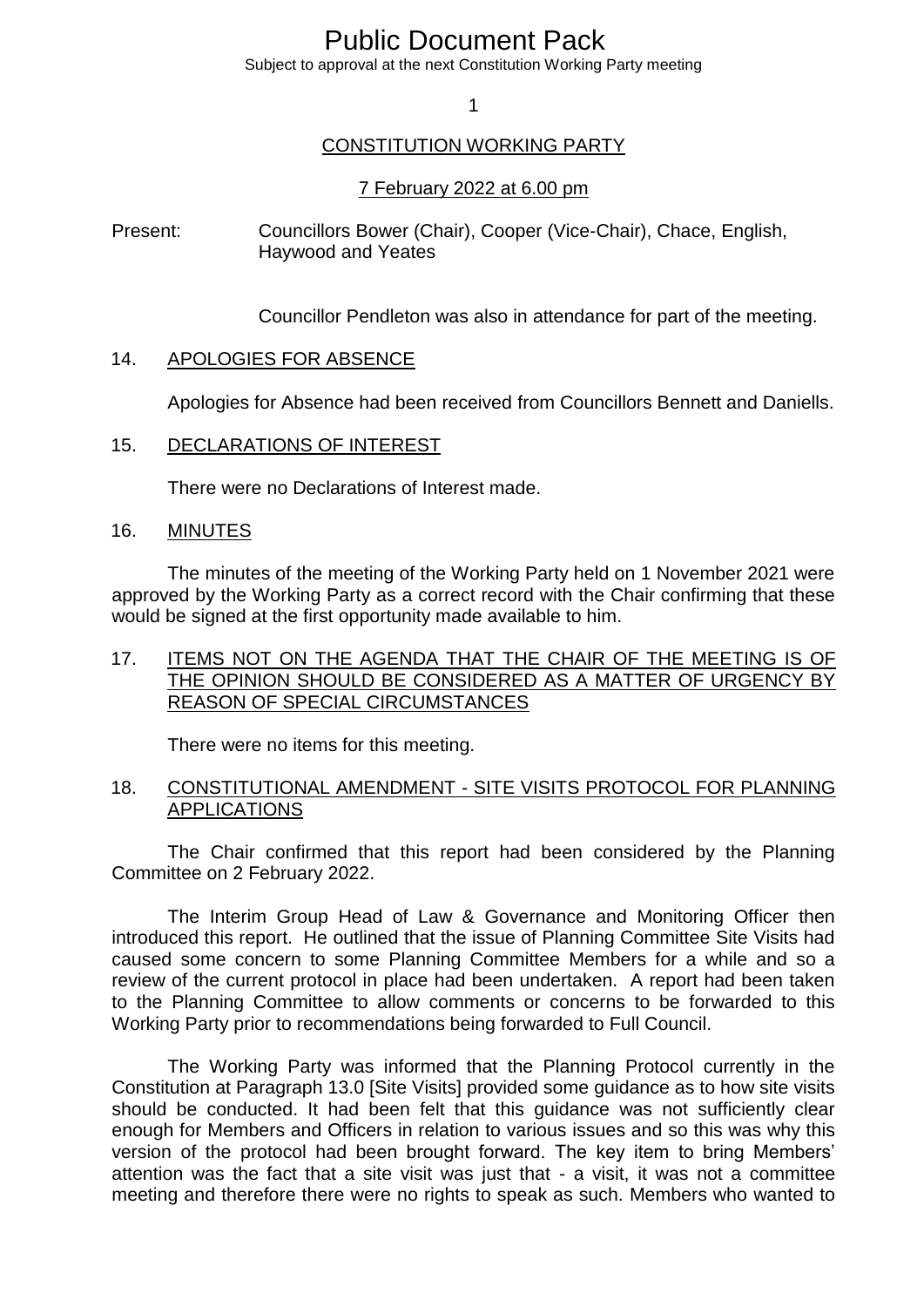2

Constitution Working Party - 7.02.22

visit the site on their own could do, but the need to request a site visit had to be clearly set out and this was why the protocol already in place had been strengthened to provide more operational input as to how a confirmed site visit should work.

The revised site protocol had been considered by the Planning Committee which had been in general agreement with the proposed changes.

The Chair then invited comments/questions from Members and these have been set out below:

- Would Ward Members be able to attend as had been the case in the past? The Interim Group Head of Law & Governance and Monitoring Officer explained that as this was a site visit and intended for the benefit of the Committee Members, the role of the Ward Member in making any representations was not necessary for a site visit. The purpose of the visit was to allow Members of the Committee to obtain more information about the site in question and any specific issues raised at Committee when the site visit was convened.
- The Chair outlined that the current protocol did permit attendance by local Ward Members and that custom and practice had also been to allow one representation from the appropriate Parish or Town to also attend. They could ask questions and make representations but were not allowed to take part in any discussion at the site visit. Site visits in the past had effectively been Sub-Committees that then made a recommendation to the Committee. Pre-Committee site visits could not make recommendations, these were for information only.
- The Chair sought clarification that the revised protocol meant that the site visit would not be making any form of recommendations to the Committee. This was confirmed.
- Clarification was also sought as to whether the attendance of a Town or Parish representative should be included in 13.4 of the Constitution. It was explained that Town or Parish Councils may choose to do their own site visit under their own rules as part of their consultation on an application before the application was considered by the District Council.
- Looking at the draft protocol proposed, point 6 did confirm that one representative from the relevant Town/Parish Council would be invited to attend but that their attendance would be as an observer with no statements being able to be made. It was felt that this should be added to the existing Constitution at 13.4. The Interim Group Head of Law & Monitoring Officer provided advice. His view was that the site visit was a visit for the District Council only. It was not necessary for a representative of the Town/Parish to be invited. Based on this advice, it was confirmed that Point 6 of the new protocol be removed for the reasons already explained.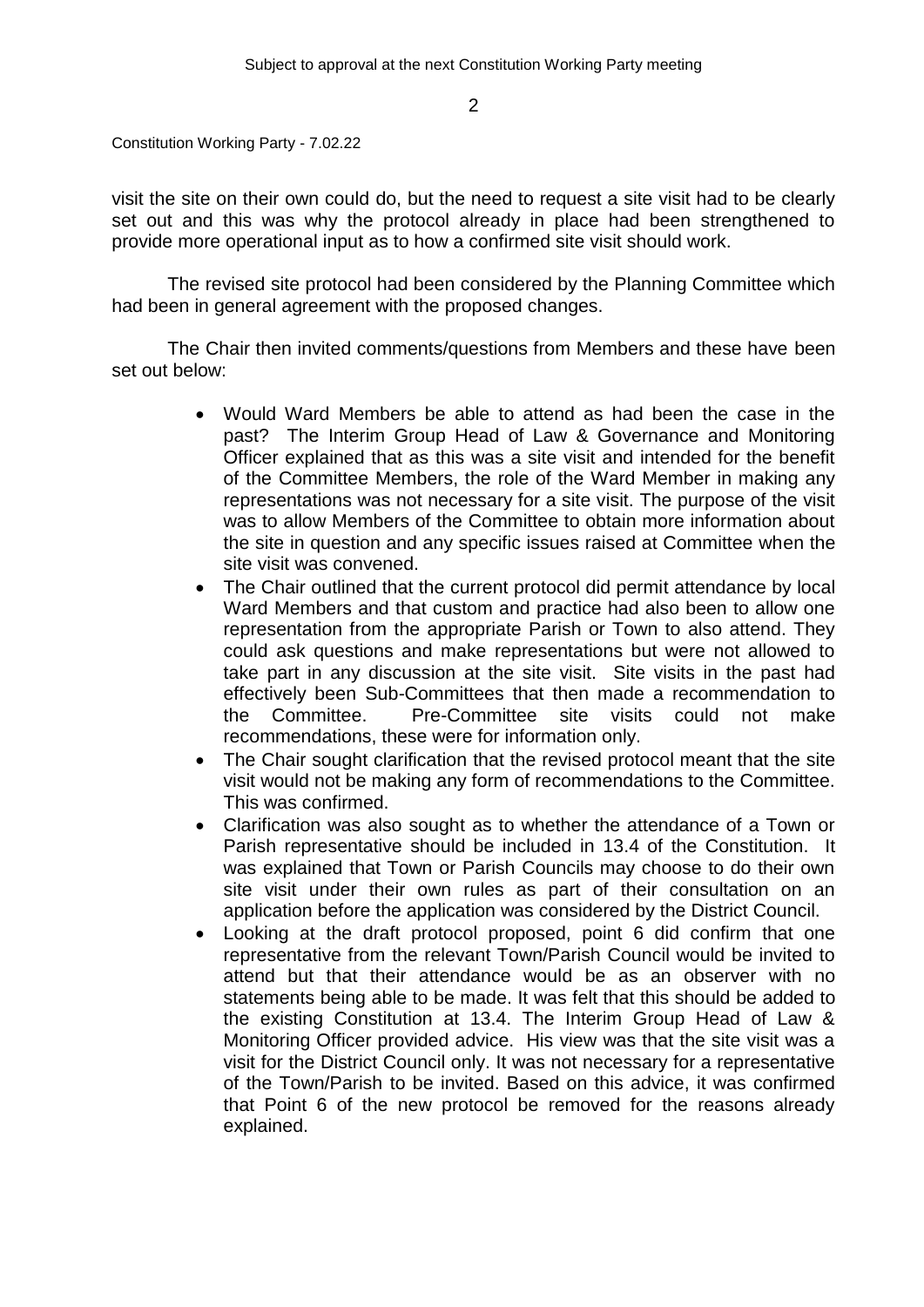3

#### Constitution Working Party - 7.02.22

As there were no further requests to speak on this item, the Chair confirmed that he wished to put to the vote the removal of Point 6 in the new protocol. Councillor Cooper proposed and this was seconded by Councillor Chace. Having conducted a vote, the proposal to remove Point 6 from the new Protocol was LOST.

The Chair then returned to the substantive recommendations and the Working Party

# RECOMMEND TO FULL COUNCIL

That the amendments in Appendix 2 of the report be approved subject to 13.4 in the existing Constitution being updated to reflect Point 6 in the updated Protocol.

## 19. CHANGES TO THE TERMS OF REFERENCE OF THE PLANNING POLICY<br>COMMITTEE - PART 3 - RESPONSIBILITY FOR FUNCTIONS PART 3 - RESPONSIBILITY FOR FUNCTIONS BIODIVERSITY NET GAIN

The Chair invited the Director of Place to present this item. He reminded the Working Party that when it had discussed this as its last meeting, there had been much debate over where Biodiversity Net Gain should be placed within the new Committee structure.

It was appreciated that this was a complex issue as biodiversity as an issue had many strands sitting within it. There was work that the Council did from a general biodiversity point of view such as tree planting and other matters which sat under the Environment Committee's remit. However, Biodiversity Net Gain was a very specific matter relating to planning in particular. The Director of Place explained how this would be taken forward and would come into place from November 2023 with many developers and Councils already considering how they should apply Biodiversity Net Gain and further details were supplied in terms of how this could be taken forward in line with legislation. This would mean that there would be a lot of work that would need to be undertaken ahead of November 2023 and this was why it had been suggested that Biodiversity Net Gain be added to the responsibility for functions of either the Planning or Planning Policy Committee.

The Chair, also as the Chair of the Planning Policy Committee, confirmed that he saw sense in adding Biodiversity Net Gain to the functions of the Planning Policy Committee but that the name of that Committee should not be changed to accommodate this function. The issue was then put to the Working Party to discuss and debate.

There were some Councillors who put forward arguments for this to be part of the functions of the Planning Committee explaining that Biodiversity Net Gain could become a condition of planning. The Director of Place outlined that many of the regulations around this would be coming forward over the coming months and ahead of November 2023. He stated that there was an equal argument, at this time, to state that